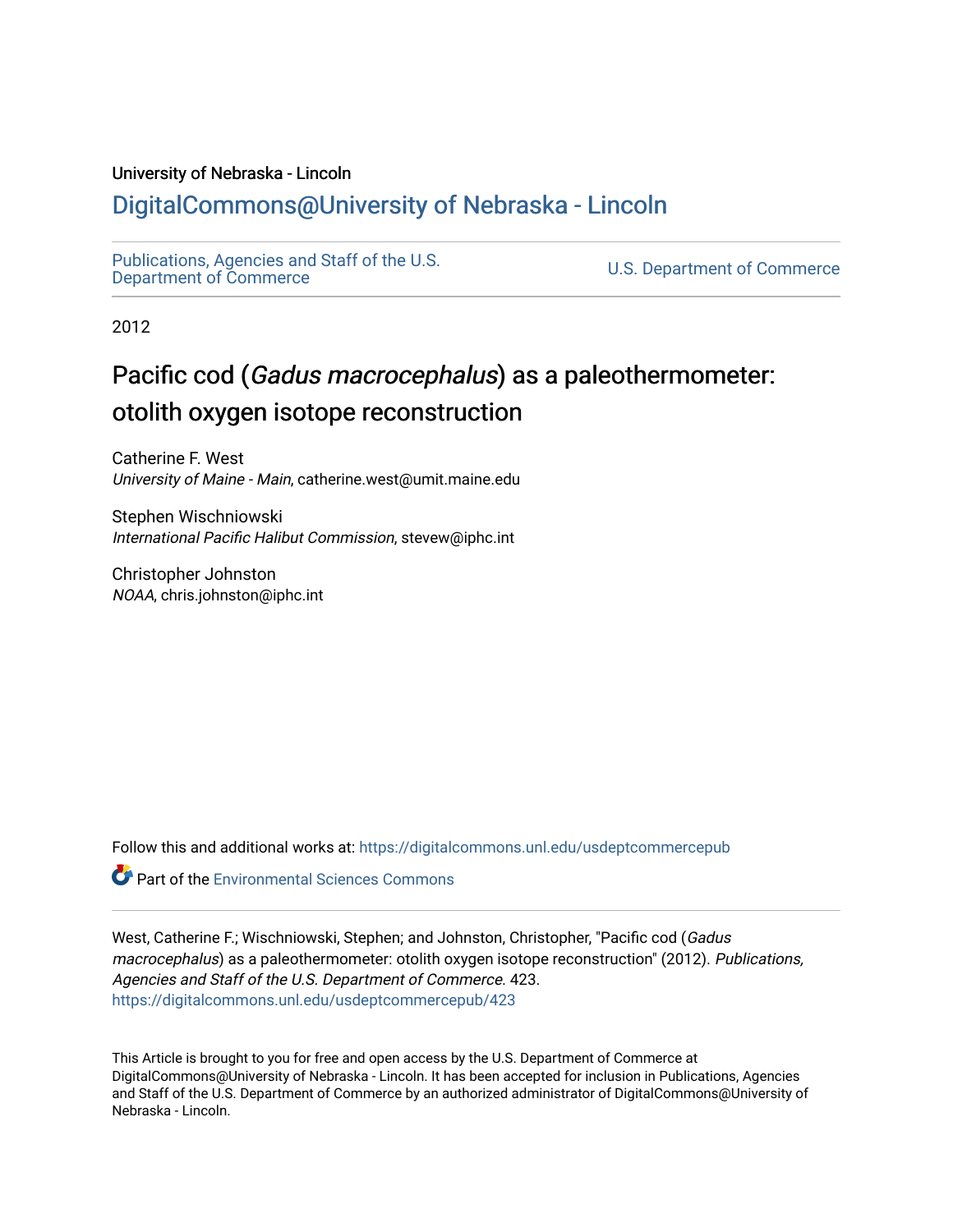Contents lists available at SciVerse ScienceDirect

### Journal of Archaeological Science

journal homepage:<http://www.elsevier.com/locate/jas>

### Pacific cod (Gadus macrocephalus) as a paleothermometer: otolith oxygen isotope reconstruction

Catherine F. West<sup>a,\*</sup>, Stephen Wischniowski<sup>b</sup>, Christopher Johnston<sup>c</sup>

a Department of Anthropology and Climate Change Institute, University of Maine, 5773 South Stevens, Orono, ME 04469, USA <sup>b</sup> International Pacific Halibut Commission, 2320 West Commodore Way, Suite 300, Seattle, WA 98199, USA <sup>c</sup> Alaska Fisheries Science Center, National Marine Fisheries Service, NOAA, 7600 Sand Point Way N.E, Seattle, WA 98115, USA

#### article info

Article history: Received 6 May 2011 Received in revised form 21 May 2012 Accepted 22 May 2012

Keywords: Stable oxygen isotopes Pacific cod Otolith Kodiak Alaska Methods

#### 1. Introduction

Archaeological fish otoliths, or "ear stones", are increasingly used as paleothermometers because the ratio of stable oxygen isotopes deposited in these carbonate structures varies with water temperature ([Devereux, 1967](#page-6-0); [Urey, 1947](#page-7-0)). This ratio can be used to estimate the environmental conditions where a fish was living. In an archaeological context, otolith stable isotope records have been produced for fish species in several regions ([Andrus et al., 2002;](#page-6-0) [Hufthammer et al., 2010](#page-6-0); [Rowell et al., 2010;](#page-7-0) [Walker and Surge,](#page-7-0) [2006;](#page-7-0) [West et al., 2011;](#page-7-0) [Wurster and Patterson, 2001](#page-7-0)). These studies demonstrate that fish otoliths can be used to reconstruct ancient trophic positions, fresh and ocean water temperatures, and as indicators of climate change. Unlike other methods of paleoenvironmental reconstruction, like tree rings or glacial chronologies, archaeological otolith studies provide a direct link among prehistoric fish populations, the environment, and human behavior in the past.

Paleoenvironmental reconstruction based on archaeological material is integral to understanding the past along the Northern Pacific Rim. In particular, stable isotope studies have become important in dietary and climate reconstruction ([Byers et al., 2011;](#page-6-0)

E-mail addresses: [catherine.west@umit.maine.edu](mailto:catherine.west@umit.maine.edu) (C.F. West), [stevew@iphc.int](mailto:stevew@iphc.int) (S. Wischniowski), [Chris.Johnston@noaa.gov](mailto:Chris.Johnston@noaa.gov) (C. Johnston).

#### **ABSTRACT**

Stable isotope studies are increasingly important for understanding past environmental and cultural developments along the North Pacific Rim. In this paper, we present methods for using Pacific cod (Gadus macrocephalus) otoliths as a paleothermometer using a case study from Kodiak Island, Alaska. The results of this study indicate that Pacific cod otoliths record variable paleoenvironmental conditions during the Little Ice Age. The broad distribution of Pacific cod and success in using the otoliths as a paleothermometer makes this method widely applicable to researchers working throughout the northern Pacific Rim.

2012 Elsevier Ltd. All rights reserved.

**SCIENC** 

[Hirons et al., 2001;](#page-6-0) [Misarti et al., 2009](#page-7-0); [Moss et al., 2006\)](#page-7-0). Despite the recent interest in this methodology, as well as the central role that fish played in prehistoric economies in this region, studies of archaeological otoliths are limited. Previously, [West \(2009a\)](#page-7-0) and [West et al. \(2011\)](#page-7-0) used the stable oxygen isotopes in Pacific cod (Gadus macrocephalus) otoliths to reconstruct Little Ice Age (LIA) ocean conditions and to assess the relationship among climate, fish biogeography, and human foraging activity in the Gulf of Alaska. In this paper, we focus on the methods for using Pacific cod otoliths as a paleothermometer and suggest that the broad temporal and geographic distribution of this fish species makes their otoliths ideal for paleoenvironmental reconstruction in this region. Here, we outline this analytical method using a case study from Kodiak Island, Alaska.

#### 2. Materials

#### 2.1. Otoliths

Fish have three pair of otoliths (sagittae, asteriscae, and lapillae) that are used for acoustic perception and balance. Among these, the largest and most useful for oxygen isotope analysis in Pacific cod are the sagittae, which are well known to grow in daily, seasonal, and yearly bands (or annuli; [Fig. 1](#page-2-0)). This growth can be seen in cross section as alternating translucent and dark bands: in Pacific cod,

This article is a U.S. government work, and is not subject to copyright in the United States.



Corresponding author. Tel.:  $+1$  206 595 4473.

<sup>0305-4403/\$ -</sup> see front matter  $\odot$  2012 Elsevier Ltd. All rights reserved. [10.1016/j.jas.2012.05.009](http://dx.doi.org/10.1016/j.jas.2012.05.009)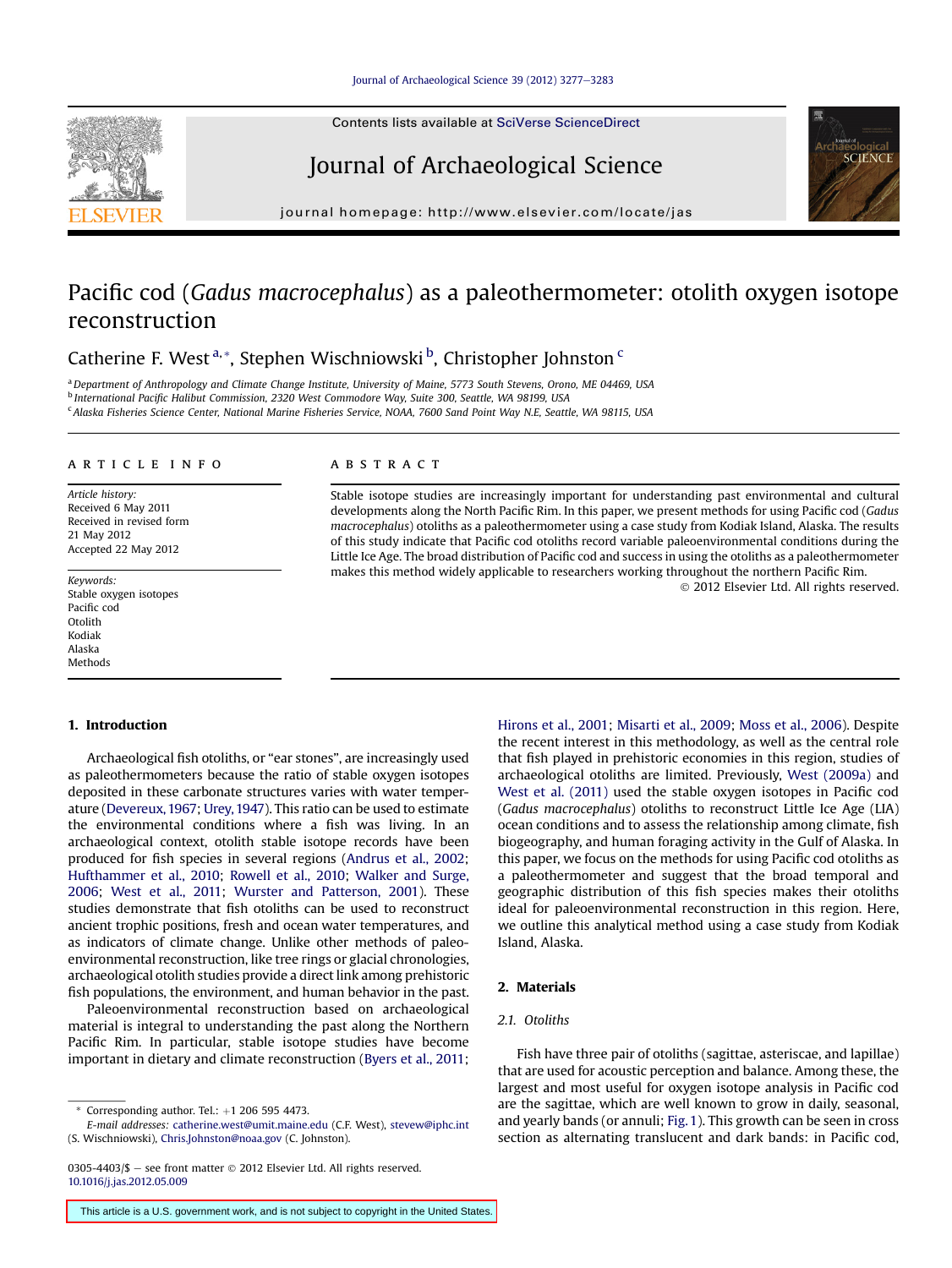Fig. 1. Cross section of archaeological Pacific cod otolith. Dots indicate growth rings or annuli. Lines indicate location of sampled transects (T1, T2, and T3) from the core to the edges.

these represent periods of fast growth in the summer and slower growth in the winter. These bands are commonly used to age fish, and they have been used to determine the season of capture, though this remains controversial in an archaeological context ([Kimura et al., 2007;](#page-7-0) [Van Neer et al., 2004;](#page-7-0) [West et al., 2011](#page-7-0)).

Otoliths are calcium carbonate ( $CaCO<sub>3</sub>$ ) in the form of aragonite, which precipitates in isotopic equilibrium with the surrounding water. Therefore, the annuli can be sampled to understand changes in the environment where the fish are living, migration patterns, and the effects of environmental variables on fish growth ([Campana, 1999](#page-6-0)). In particular, the oxygen isotope ratios ( $^{18}$ O: $^{16}$ O) in an otolith's growth bands are determined primarily by water temperature, given constant salinity and minimal influence of biological or metabolic processes ([Campana, 1999](#page-6-0); [Ivany et al.,](#page-6-0) [2000](#page-6-0); [Thorrold et al., 1997](#page-7-0)). As temperature decreases, carbonates preferentially uptake  $^{18}O$ ; therefore, variations in the  $^{18}O$ :  $^{16}O$  in otolith aragonite may be interpreted as changes in ocean temperature.

Despite this well-established relationship, other factors can influence the  ${}^{18}O$ :  ${}^{16}O$  in otoliths. Salinity is known to affect oxygen isotope ratios in ocean water. For example, fresh water input from glacial melt or seasonal run-off alters the oxygen isotope ratio in marine environments, which can influence fish habitats ([Eldson](#page-6-0) [and Gillanders, 2002](#page-6-0); [Xiong and Royer, 1984\)](#page-7-0). In addition, many fish species migrate following seasonal changes in the North Pacific Ocean. These fish migration patterns may affect the ratio of oxygen isotopes recorded in otolith annuli as fish are exposed to variable environments and fresh water input.

#### 2.2. Pacific cod otoliths

The Pacific cod is a cold-water, demersal fish found throughout the North Pacific Ocean from China's Yellow Sea to Monterey Bay, California [\(ADFG, 1985;](#page-6-0) [Bakkala et al., 1984](#page-6-0); [Gustafson et al., 2000](#page-6-0); [Mecklenburg et al., 2002;](#page-7-0) [Nichol et al., 2007](#page-7-0); [OCSEAP, 1986](#page-7-0); [Rovnina et al., 1997,](#page-7-0) Fig. 2). Cod recorded by the commercial fishery can have a length of up to 120 cm and a weight of 23 kg ([Cohen](#page-6-0) [et al., 1990](#page-6-0)), but are more commonly  $70-75$  cm with a weight of approximately 4.5 kg ([Mecklenburg et al., 2002](#page-7-0)). Commercially, they are generally  $4-6$  years old at harvest.

Cod are found from 25 to 550 m deep depending on the season and their age ([Gustafson et al., 2000](#page-6-0); [Shimada and Kimura, 1994\)](#page-7-0). While relatively little is known about their movement, they appear to spend the majority of their time on the sea floor and make few vertical excursions into the water column (Helser, personal communication; [Nichol et al., 2007\)](#page-7-0). In many places, these fish spend the winter in deep water where they spawn and stop feeding, and in spring they move to shallower waters near shore to recommence feeding [\(ADFG, 1985](#page-6-0); [Savin, 2007;](#page-7-0) [Shimada and](#page-7-0) [Kimura, 1994](#page-7-0); [Stepanenko, 1995](#page-7-0)). As a result, Pacific cod are generally thought to have been available to prehistoric fishermen in the spring and summer when they come close to shore, though



Fig. 2. Map of the distribution of Pacific cod. Redrawn from [Gustafson et al. \(2000\)](#page-6-0).

<span id="page-2-0"></span>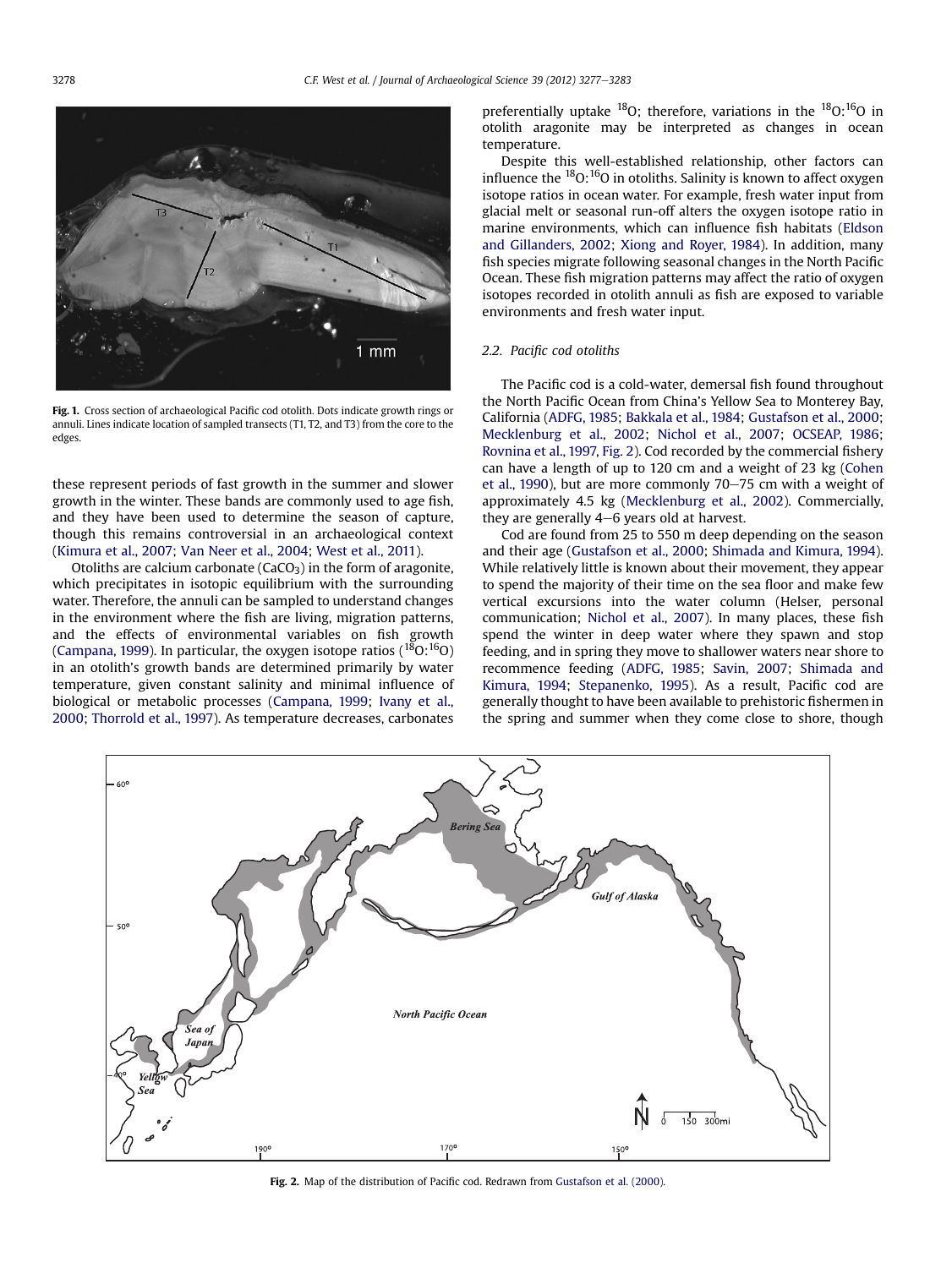they may have been available year-round in some places [\(ADFG,](#page-6-0) [1985;](#page-6-0) [Savin, 2007](#page-7-0); D. Urban, pers. comm.).

Archaeologically, Pacific cod otoliths are advantageous because of their large size. The relatively large size of the sagittal otoliths  $(15-20$  cm along the frontal axis) increases their chance of preservation in the archaeological record. Archaeological otoliths of this family have been recovered in the North Pacific (e.g. [Crockford](#page-6-0) [et al., 2004;](#page-6-0) [Kopperl, 2003;](#page-7-0) [West, 2009a\)](#page-7-0), though it is worth noting that otoliths may be misidentified as shellfish fragments or could have been lost when screens were not used during excavation.

We are unaware of any studies that specifically test the relationship between oxygen isotope fractionation and water temperature in contemporary Pacific cod otoliths; however, previous studies of Atlantic cod (Gadus morhua) suggest they are a useful proxy. Research on Atlantic cod confirms that when otoliths are formed, fractionation of oxygen isotopes is temperature-dependent and is in equilibrium with the ambient water ([Gao et al., 2001;](#page-6-0) [Hufthammer et al., 2010](#page-6-0); [Høie et al., 2004;](#page-6-0) [Weidman and Millner,](#page-7-0) [2000](#page-7-0)). While there has been some discussion about the potential variations in oxygen isotope fractionation among different species of fish, [Campana \(1999\)](#page-6-0) argues that this may be due to methodological issues, rather than real biological differences. Several authors demonstrate that the relationship between the oxygen isotope ratio in otoliths and temperature is equivalent to that of inorganic aragonite and appropriate for water temperature calculation ([Campana, 1999](#page-6-0); [Kim and O](#page-7-0)'Neil, 1997; [Kim et al., 2007\)](#page-7-0).

#### 3. Case study: the Karluk-1 site

The otoliths used in this study were sampled from the stratified and well preserved Karluk-1 site on Kodiak Island, Alaska, which has been described in detail elsewhere [\(Jordan and Knecht, 1988;](#page-6-0) [Knecht, 1995;](#page-7-0) [West, 2009b,](#page-7-0) [2011,](#page-7-0) Fig. 3). Kodiak Island is part of the Kodiak archipelago, which is located in the central Gulf of Alaska in the Northeastern Pacific Ocean. The Karluk-1 site is located at the mouth of the Karluk River on the southwest side of Kodiak Island and was excavated by Bryn Mawr College in the 1980s. Radiocarbon dates indicate the site was occupied from  $500 \pm 30$  BP or 530 cal BP until Russian contact in the eighteenth century ([West, 2011,](#page-7-0) [Table 1\)](#page-4-0). The site itself consists of ten discrete house floors and three substantial middens that were preserved in an anaerobic environment, and the house structures, artifacts, and faunal remains are a significant example of late-prehistoric culture ([Knecht, 1995](#page-7-0)).

The Karluk-1 site was occupied during the Little Ice Age (LIA), which began in the Gulf of Alaska approximately 650 years ago ([Barclay et al., 1999;](#page-6-0) [Calkin et al., 2001;](#page-6-0) [Grove, 2004;](#page-6-0) [Mann et al.,](#page-7-0) [1998;](#page-7-0) [Wiles and Calkin, 1994](#page-7-0); [Wiles et al., 1996,](#page-7-0) [1998\)](#page-7-0). Throughout the northern hemisphere, this period was characterized by cooling of  $1-2$  °C, colder winters, and glacial advance to Holocene maxima ([Mann et al., 1998](#page-7-0)). This period was not static, however, and both tree rings and glacial records indicate that the Gulf of Alaska experienced periodic cold and warm phases during the LIA ([Barclay et al., 1999](#page-6-0); [Calkin et al., 2001](#page-6-0); [Wiles et al., 1996\)](#page-7-0).

#### 4. Methods

#### 4.1. Identification and preparation

As described by [West \(2009a,](#page-7-0) [2009b\)](#page-7-0) and [West et al. \(2011\),](#page-7-0) Pacific cod otoliths were recovered from the bulk faunal samples excavated from each stratigraphic layer of the Karluk-1 site ([Table 1\)](#page-4-0). Each bulk sample was sifted through 1/8" screen and all otoliths were removed for analysis. The otoliths were graded based



Fig. 3. Map of the Kodiak archipelago showing locations mentioned in the text. Map courtesy of the Alutiiq Museum and Archaeological Repository and Jennie D. Shaw.

on preservation, and a total of 15 whole otoliths were selected from the deposits, representing all layers of the archaeological site over an approximately 500-year time period ([Table 1](#page-4-0)). Spatial patterning was not considered, given the rarity of otoliths among the faunal remains [\(West, 2009b](#page-7-0)).

The otoliths pulled from the Karluk-1 collections were identified using [Harvey et al.](#page-6-0)'s (2000) photographic catalog and the protocol outlined by [Morrow \(1979\),](#page-7-0) as well as comparative specimens. All of the otoliths were identified to the family Gadidae, and only those identified as Pacific cod were employed in this study. The otoliths were cleaned in de-ionized, distilled water in an ultra-sonicator, while those that were too fragile to be cleaned in the sonicator were rinsed in the same water and brushed gently. The otoliths were immersed in Crystal Bond 509, secured to a petrographic slide, and each otolith was cross-sectioned using a Buehler diamond saw fit with a 3.5" blade. The sections were polished gently with 1200-grit waterproof sandpaper to smooth the surface for milling and to remove any Crystal Bond from the cross section.

#### 4.2. Aging

To distinguish between the summer and winter growth rings and target areas for sampling, the otolith sections were aged using the methodology developed by the National Marine Fisheries Service Age and Growth Program in Seattle ([Kimura and Anderl,](#page-7-0) [2005;](#page-7-0) [Roberson et al., 2005](#page-7-0), [Table 1\)](#page-4-0). This method is based on [Roberson et al. \(2005\)](#page-7-0), who have tested the relationship among fish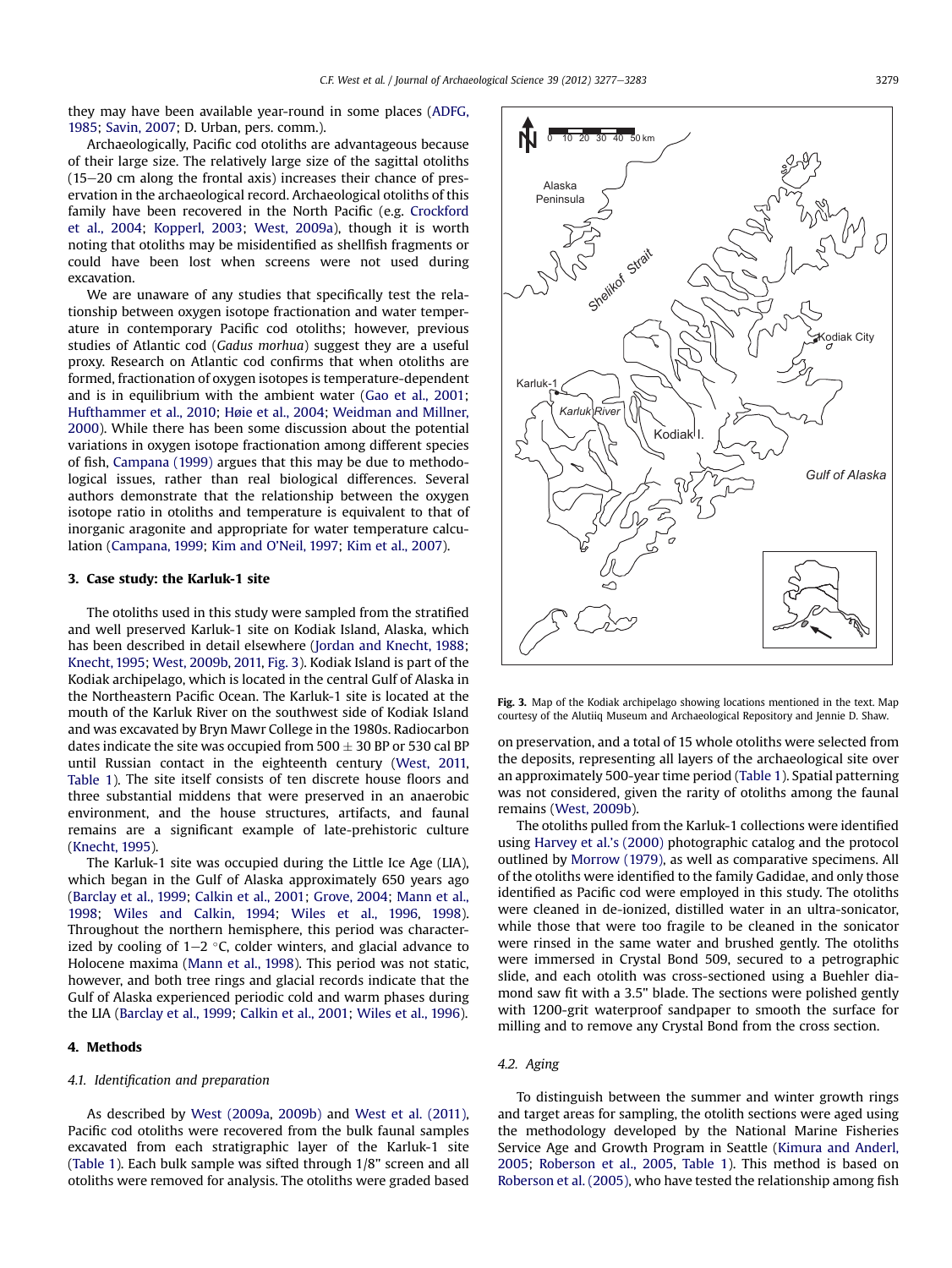#### <span id="page-4-0"></span>Table 1

Otoliths sampled for this project with their corresponding provenience, AMS date (calibrated and uncalibrated), and age data. A " $+$ " in the age column indicates that the otolith may be older, but was difficult to read because of edge erosion. Those marked with a \* were sampled for X-ray diffraction.

| Catalog #  | Level                             | <b>NOSAMS</b><br>accession # (BP; $2\sigma$ ) | AMS date Cal BP      | range $(2\sigma)$ BP | Cal yr<br>median | Age       |
|------------|-----------------------------------|-----------------------------------------------|----------------------|----------------------|------------------|-----------|
|            |                                   |                                               |                      |                      | age              |           |
|            | AM193F-01* House floor 1 OS-58218 |                                               | $130 + 30$ 280-10    |                      | 130              | $3+$ or 4 |
|            |                                   |                                               |                      |                      |                  | with      |
|            |                                   |                                               |                      |                      |                  | growth    |
| AM193F-22  | House floor 2 OS-58223            |                                               | $190 + 25$ 260-140   |                      | 180              | $4+$      |
| AM193F-02  | House floor 3 OS-58180            |                                               | $295 + 30$ 460-290   |                      | 380              | $5+$      |
| AM193F-03  | House floor 3 OS-58180            |                                               | $295 \pm 30$ 460-290 |                      | 380              | $4+$      |
| AM193F-05  | House floor 4 OS-58210            |                                               | $315 + 30$ 460-300   |                      | 390              | $5+$      |
| AM193F-17  | House floor 4 OS-58210            |                                               | $315 + 30$ 460-300   |                      | 390              | $4+$      |
| AM193F-16  | House floor 6 OS-61045            |                                               | $260 + 30$ 430-150   |                      | 300              | $3+$      |
| AM193F-11  | House floor 7 OS-61047            |                                               | $250 + 30$ 430-150   |                      | 300              | $6+$      |
| AM193F-13* | House floor 7 OS-61047            |                                               | $250 + 30$ 430-150   |                      | 300              | $4+$      |
| AM193F-23  | House floor 8 OS-58213            |                                               | $405 + 30$ 520-330   |                      | 450              | 6 with    |
|            |                                   |                                               |                      |                      |                  | growth    |
| AM193F-24  | House floor 8 OS-58213            |                                               | $405 + 30$ 520-330   |                      | 450              | $5+$      |
| AM193F-29  | House floor 8 OS-58213            |                                               | $405 \pm 30$ 520-330 |                      | 450              | $6+$      |
| AM193F-30  | Upper Basal<br>Midden             | OS-58063                                      | $400 + 30$ 510-330   |                      | 470              | $5+$      |
| AM193F-09* | House                             | OS-61136                                      | $480 + 30$ 550-490   |                      | 520              | $4+$      |
|            | floor 10                          |                                               |                      |                      |                  |           |
| AM193F-33  | House                             | OS-58181                                      | $500 + 30$ 550-500   |                      | 530              | $5+$      |
|            | floor 10B                         |                                               |                      |                      |                  |           |

length, rate of growth, and otolith size in tagged fish to validate the aging methods for Pacific cod, and [Kimura and Anderl](#page-7-0)'s (2005) statistical approach to eliminating reader error. More recently, radiometric age validation and stable oxygen isotope data have been used to test the validity of this aging approach [\(Kastelle, 2009,](#page-7-0) [Kastelle and Helser, 2010\)](#page-7-0). It is notoriously difficult to distinguish between summer and winter growth in Pacific cod because cod tend to develop strong 'checks' in the first  $5-6$  years of life when the fish is growing rapidly [\(Ketchen, 1970](#page-7-0); [Roberson, 2001](#page-7-0)). Checks, or sub-annular marks, look like the dark winter rings, but are the result of temperature change, trauma, or some other influence during the fish's growing season. A second confounding factor is the annuli themselves: according to [Roberson \(2001\)](#page-7-0), Pacific cod annuli are often thready and poorly defined, and are commonly miscounted. To confront these issues and to maintain consistency, several experienced readers used the methodology described above to age the archaeological otoliths across a number of axes.

#### 4.3. X-ray diffraction

The interpretation of oxygen isotope data depends on whether the sampled material is in the mineral form calcite or aragonite because the mineral structure influences the relationship between oxygen deposition and temperature. Otoliths in living fish are primarily aragonitic structures, but there is evidence to indicate that there may be small amounts of calcite and vaterite present as well ([Campana, 1999\)](#page-6-0). These minerals contribute only minimally to the structure of an otolith, but aragonite can recrystalize into calcite as a result of significant changes in temperature, burial, or through the influence of groundwater [\(Campana, 1999](#page-6-0); [Faure and Mensing,](#page-6-0) [2005](#page-6-0)).

To determine whether the otoliths recovered from the Karluk-1 collections were aragonitic and appropriate for analysis, several were analyzed through powder X-Ray Diffraction (XRD) in the University of Washington Materials Science and Engineering Department. Otoliths were chosen from the top (house floor 1), middle (house floor 7), and base (house floor 10) of the site to get a representative temporal sample (Table 1). Samples were ground to a 100 µg powder using a mortar and pestle, and secured to glass slides with silicone vacuum grease.

#### 4.4. Oxygen isotope sampling

The otoliths were sampled for oxygen isotope ratios at the Woods Hole Oceanographic Institution (WHOI) using a Merchantek micromilling device with a Leica GZ6 microscope. Drilling locations were chosen based on the annuli identified at NMFS, and each otolith was sampled in three transects (T1, T2, and T3) to get an average sample over the fish's lifetime. As shown in [Fig. 1,](#page-2-0) these transects were taken along the longest axis of growth from the core to the anterior, dorsal, and ventral edges. The summer bands (Year 1, Year 2, etc.) were sampled individually to provide more detailed information, and the central point of each summer band was targeted [[Fig. 1\]](#page-2-0). Summer bands were chosen because Pacific cod were likely harvested by prehistoric fishermen in the spring and summer when these fish came to shore and when the majority of the aragonite is likely deposited. Each locus was drilled to  $75 \mu m$  deep, and a minimum of 20  $\mu$ g was collected for isotopic analysis at the WHOI Micropaleontology Mass Spec Facility. The samples were run on a Finnigan MAT253 mass spectrometer system with a Kiel III Carbonate Device with a precision of  $\pm 0.1\%$ 

Oxygen isotope abundances are calculated relative to the international standard Vienna Pee Dee belemnite (VPDB) as a delta value  $(\delta)$ :

$$
\delta = \left(\frac{R_{sample} - R_{standard}}{R_{standard}}\right) \times 1000\binom{\text{C}}{\text{C}}}
$$

where R represents the  $^{18}O$ :  $^{16}O$  in the sampled otolith or the international standard (VPDB). The  $\delta^{18}$ O<sub>VPDB</sub> values are expressed as per mil units  $\binom{9}{00}$ , and a higher value indicates that the sample is heavier (enriched in <sup>18</sup>O) relative to VPDB, while a lower value is lighter (depleted in <sup>18</sup>O). Variability in this measure, therefore, indicates changes in the ambient seawater temperature and environmental conditions.

#### 5. Results and discussion

Our analysis suggests that otoliths recorded variable mean environmental conditions over the last 500 years ([West, 2009a](#page-7-0); [West et al., 2011,](#page-7-0) [Fig. 4\)](#page-5-0). Mean  $\delta^{18}$ O values range from 0.78 $\%$  to 1.48 $%$ , and the results have been plotted based on the median Accelerator Mass Spectrometry (AMS) date for each stratigraphic layer ([Figure 4\)](#page-5-0). There are two periods when  $\delta^{18}$ O values are relatively high, meaning ocean conditions were probably cooler: at the onset of occupation at 500  $\pm$  30 BP or 530 cal BP and again after 190  $\pm$  25 BP or 180 cal BP. There is a potentially warmer period at  $315 \pm 30$  BP or 390 cal BP.

XRD analysis demonstrates that the otolith samples did not recrystalize and can be analyzed using the standard methods for aragonite [\(West, 2009b\)](#page-7-0). While temperature is one influence on the ratio of oxygen isotopes present in a sample, accurate temperature reconstructions are potentially limited by other factors, including metabolic processes, salinity, and ocean water  $\delta^{18}$ O values. As mentioned, metabolic processes do not appear to have a significant effect on oxygen isotope fractionation in otoliths ([Campana, 1999](#page-6-0); [Høie et al., 2004](#page-6-0); [Thorrold et al., 1997](#page-7-0)). However, mixing of fresh and saltwater is well known to affect oxygen isotope ratios in ocean water, which is reflected in carbonates. Both Gulf of Alaska salinity history and the salinity tolerance of Pacific cod are poorly understood, though studies indicate that Pacific cod are highly demersal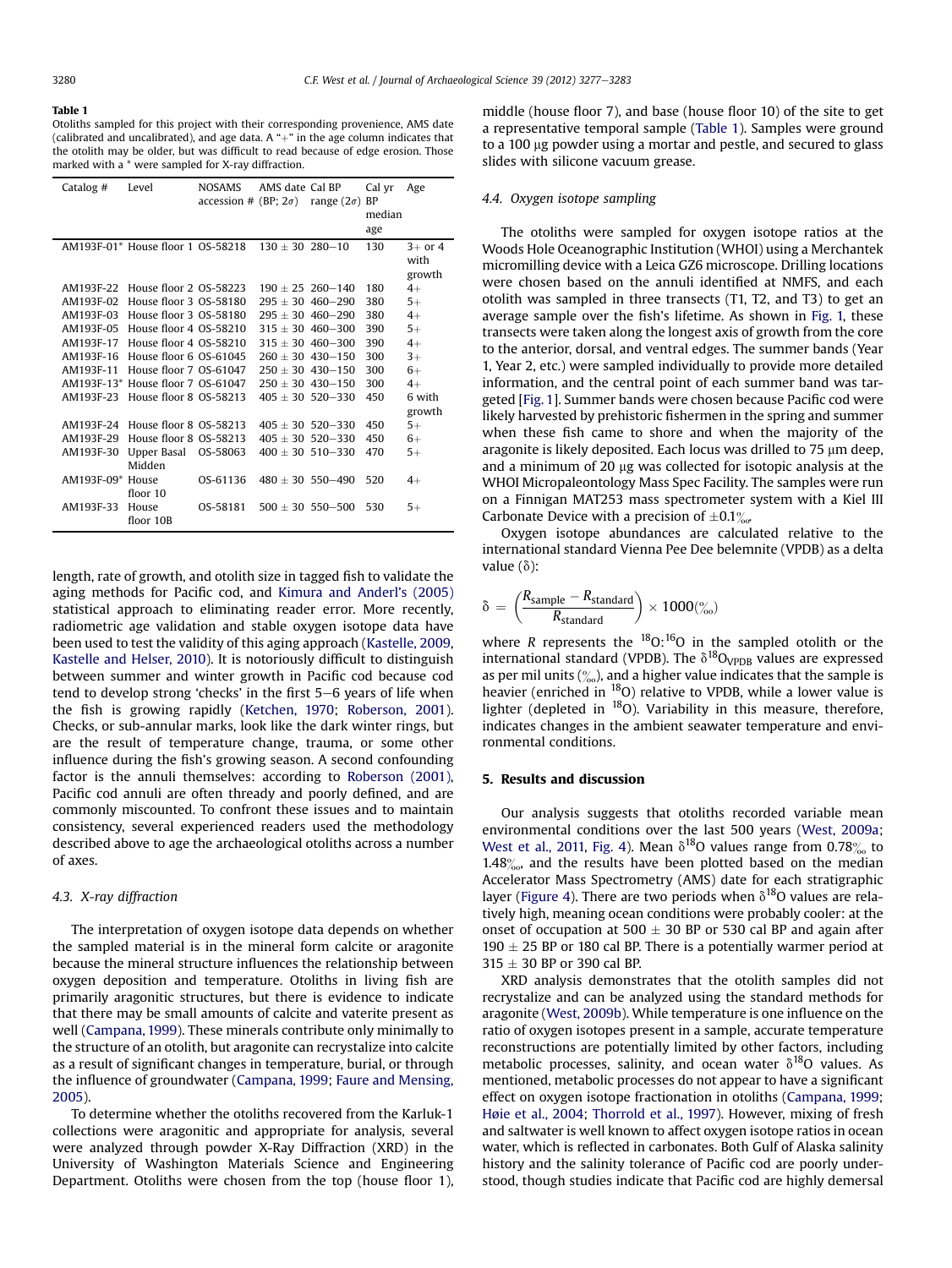<span id="page-5-0"></span>

Fig. 4. Results of the Karluk-1 Pacific cod otolith analysis showing changing oxygen isotope ratios ( $\delta^{18}$ O) through time. The results are based on mean transect values with 0.1% error bars, and are plotted through time from 530 cal BP to 130 cal BP.

and spend most of their time close to the sea floor [\(Nichol et al.,](#page-7-0) [2007\)](#page-7-0). As noted above, they make few vertical excursions into the water column, so it is unlikely these fish experience significant variation in salinity that might be caused by glacial melt, freshwater input, or seasonal mixing (Helser pers. comm.; [Nichol et al., 2007\)](#page-7-0). Finally, to calculate ocean temperatures based on  $\delta^{18}O_{\text{otolith}}$  values,  $\delta^{18}O_{\text{water}}$  must be known; however, because it is not possible to know prehistoric  $\delta^{18}O_{\text{water}}$  values, these values must be assumed based on contemporary water conditions. Therefore, temperature calculations of prehistoric ocean water based on  $\delta^{18}O_{\text{otolith}}$  values are subject to uncertainty ([Campana, 1999](#page-6-0); [Pentecost, 2005\)](#page-7-0). As a result, we present mean  $\delta^{18}O_{\text{orbith}}$  values, which represent 3–6 years of growth and provide relative changes in environment.

However, using the mean  $\delta^{18}O_{\text{otolith}}$  values may mask seasonal variability and create ontogenetic biases. To address seasonal variability, we made a graphical assessment of the mean transect and annulus values for the Karluk-1 deposits (Fig. 5). The difference in the transect and annuli mean values is expected to be slight because the wide summer growth rings contribute more material to the isotopic analysis than the very thin winter growth rings.



Fig. 5. Comparison of transect mean  $\delta^{18}O$  value (squares) and annulus (summer) mean  $\delta^{18}O$  value (diamonds) by stratigraphic layer. The results are based on mean transect values with  $0.1\%$  error bars, and are plotted through time from 530 cal BP to 130 cal BP.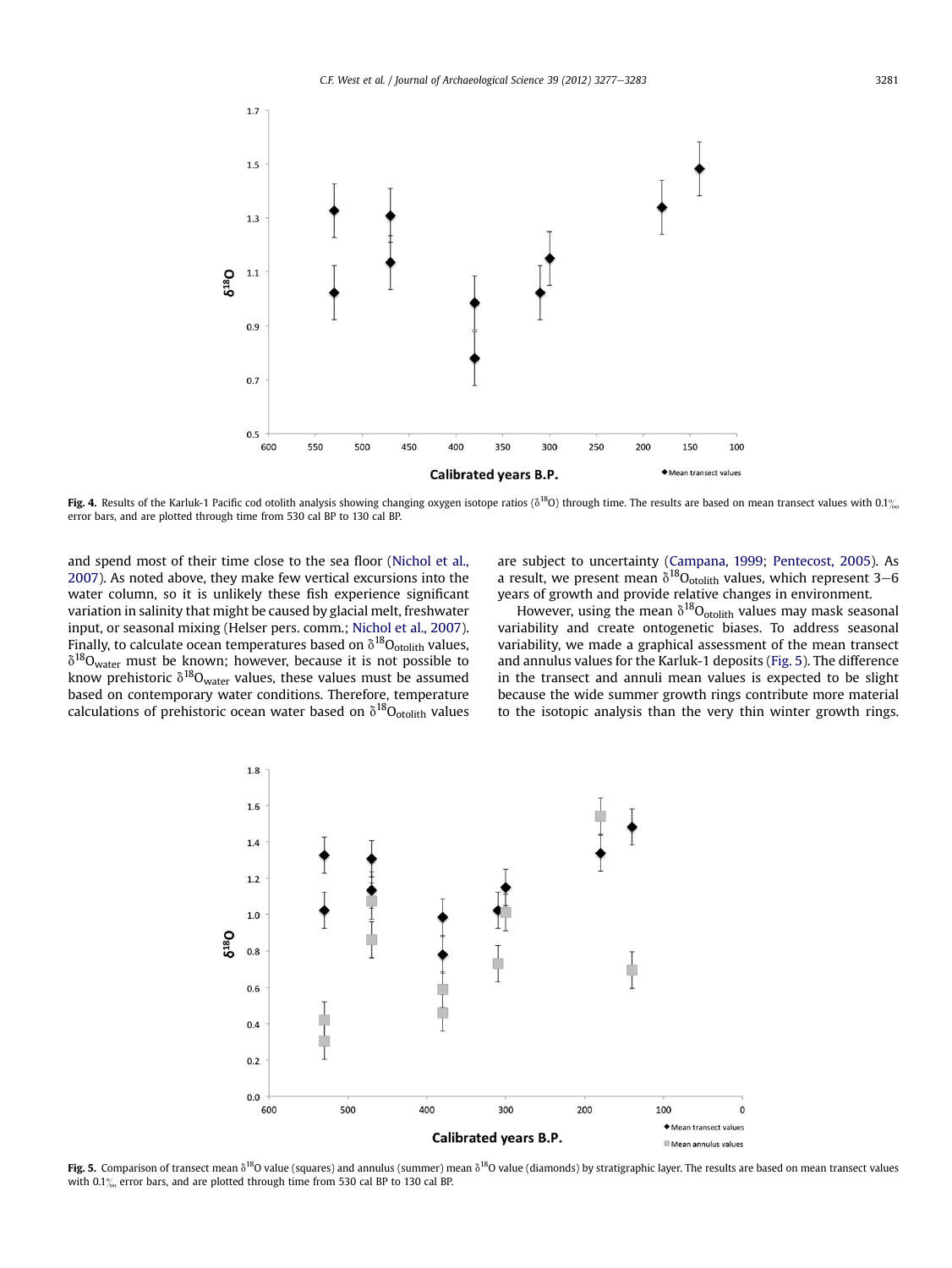<span id="page-6-0"></span>Comparison of these data in [Fig. 5](#page-5-0) indicates there is little difference in the overall trend for these values among the layers. T-tests for each stratigraphic layer reveal there is no significant difference between the annulus mean values and the transect mean values for the majority of the layers ([West, 2009b\)](#page-7-0). In addition to seasonal variability, ontogenetic bias may result from slower growth later in the fish's life: as fish grow, less aragonite is deposited in otoliths, potentially biasing mean  $\delta^{18}O_{\rm{otolith}}$  values. This could be solved by taking weighted means or by producing fine-grained, time-series records for Pacific cod otoliths, which do not yet exist. Such finegrained records are available with detailed milling techniques that could provide an oxygen isotope time series for individual fish ([Patterson et al., 1993](#page-7-0); [Weidman and Millner, 2000](#page-7-0); [Wurster and](#page-7-0) [Patterson, 2001\)](#page-7-0). This kind of detailed sampling of Pacific cod otoliths will be vital to clarify how seasonal variability and fish growth rate influence aragonite deposition rate.

#### 6. Conclusions

The results presented above indicate that Pacific cod living around the Kodiak archipelago experienced changing environmental conditions during the last 500 years. In [West \(2009a\)](#page-7-0) and [West et al. \(2011\),](#page-7-0) we compared these data to other detailed paleoenvironmental records for the Gulf of Alaska, and these comparisons support the suggestion that cod tolerated some fluctuation in ocean temperature during the LIA.

Pacific cod have been recovered from archaeological sites throughout the region, so this methodology is applicable to other faunal collections. The archaeological record indicates cod were a significant resource in many areas over several millennia (e.g. Bowers and Moss, 2001; Huelsbeck, 1983; [Kopperl, 2003](#page-7-0); [Maschner et al., 2008](#page-7-0); [Partlow, 2000](#page-7-0); [West, 2009b;](#page-7-0) [Yarborough,](#page-7-0) [2000](#page-7-0); [Yesner, 1998\)](#page-7-0), and their significance in human foraging and subsistence activities is increasingly emphasized for the region as a whole (e.g. [Moss and Cannon, 2011](#page-7-0)). In combination with zooarchaeological analyses, otolith datasets may contribute to our understanding of Pacific cod biogeography on a broad geographic and temporal scale, and can offer insight into how fish populations have responded to changes in Holocene climate throughout the North Pacific Ocean.

Further, Pacific cod are currently broadly distributed around the North Pacific Rim and they are a valuable and heavily managed commercial resource. While research on how Pacific cod respond to climate change is limited, several authors argue that an increased abundance of demersal fish, such as Pacific cod, can be loosely tied to positive temperature anomalies in the Pacific Ocean (Bailey, 1981; Hollowed et al., 2001; [McFarlane et al., 2000;](#page-7-0) [Stepanenko,](#page-7-0) [1995](#page-7-0)). However, this research is limited to current and historical catch records. Given the time depth provided by archaeological otoliths, this methodological approach will provide a long-term record of cod-environmental interaction that may contribute to our understanding of Pacific cod survival in the face of changing climate in the North Pacific Ocean.

#### Acknowledgments

This research is supported by the Prince William Sound Oil Spill Recovery Institute, the National Science Foundation, the Alaska Anthropological Association, and the University of Washington Quaternary Research Center. Thanks also to Koniag, Inc. and the Alutiiq Museum and Archaeological Repository for facilitating and supporting my use of the archaeological collections, and to Delsa Anderl and Dan Urban at the AFSC, the National Ocean Sciences AMS facility, and Dorinda Ostermann, Benjamin Walther, and Simon Thorrold at the Woods Hole Oceanographic Institute Micropaleontology Lab. Thanks to Torben Rick and two reviewers for their valuable comments on this paper.

#### References

- Alaska Department of Fish and Game (ADFG), 1985. Pacific cod (Gadus macrocephalus). In: Alaska Habitat Management Guide, Southcentral Region. Life Histories and Habitat Requirements of Fish and Wildlife, Produced by the State of Alaska Department of Fish and Game, vol. 1. Division of Habitat, Juneau, Alaska.
- Andrus, C.F.T., Crowe, D.E., Sandweiss, D.H., Reitz, E.J., Romanek, C.S., 2002. Otolith  $\delta^{18}$ O record of Mid-Holocene sea surface temperatures in Peru. Science 295, 1508-1511.
- Bailey, K.M., 1981. Larval transport and recruitment of Pacific hake Merluccius  $p$ roductus. Marine Ecology Progress Series 6, 1-9.
- Bakkala, R., Westrheim, S., Mishima, S., Zhang, C., Brown, E., 1984. Distribution of Pacific cod (Gadus macrocephalus) in the north Pacific Ocean. International North Pacific Fisheries Commission Bulletin 42, 111-115.
- Barclay, D.J., Wiles, G.C., Calkin, P.E., 1999. A 1119-Year tree-ring-width chronology from Western Prince William Sound, Southern Alaska. Holocene 9, 79-84.
- Bowers, P.M., Moss, M.L., 2001. The north point wet site and the subsistence importance of Pacific cod on the northern Northwest Coast. In: Craig Gerlach, S., Murray, Maribeth S. (Eds.), People and Wildlife in Northern North America: Essays in Honor of R. Dale Guthrie. BAR-British Archaeological Report International Series 944, pp. 159-177.
- Byers, D.A., Yesner, D.R., Broughton, J.M., Coltrain, J.B., 2011. Stable isotope chemistry, population histories and late prehistoric subsistence change in the Aleutian Islands. Journal of Archaeological Science 38, 183-196.
- Calkin, P.E., Wiles, G.C., Barclay, D.J., 2001. Holocene coastal glaciation of Alaska. Quaternary Science Reviews 20, 449-461.
- Campana, S.E., 1999. Chemistry and Composition of fish otoliths: pathways, mechanisms, and applications. Marine Ecology Progress Series 188, 263-297.
- Cohen, D.M., Inada, T., Iwamoto, T., Scialabba, N., 1990. Gadiform Fishes of the World (Order Gadiformes). An Annotated and Illustrated Catalogue of Cods, Hakes, Grenadiers and Other Gadiform Fishes Known to Date. Food and Agriculture Organization of the United Nations, Rome.
- Crockford, S., Frederick, G., Wigen, R., McKechnie, I., 2004. Analysis of the Vertebrate Fauna from Amaknak Bridge UNL-50, Unalaska, AK. Prepared for the Museum of the Aleutians, Unalaska, AK and Alaska Department of Transport, Anchorage. AK. Pacific Identifications, Inc, Victoria.
- Devereux, I., 1967. Temperature measurements from oxygen isotope ratios of fish otoliths. Science  $155, 1684 - 1685$ .
- Eldson, T.S., Gillanders, B.M., 2002. Interactive effects of temperature and salinity on otolith Chemistry: challenges for determining environmental histories of fish. Canadian Journal of Fisheries and Aquatic Sciences 59, 1796-1808
- Faure, G., Mensing, T.M., 2005. Isotopes: Principles and Applications, third ed. John Wiley and Sons, New York.
- Gao, Y., Schwarcz, H.P., Brand, U., Moksness, E., 2001. Seasonal stable isotope records of otoliths from ocean-pen reared and wild cod, Gadus morhua. Environmental Biology of Fishes  $61.445-453.$

Grove, J.M., 2004. The Little Ice Age. Routledge.

- Gustafson, R.G., Lenarz, W.H., McCain, B.B., Schmitt, C.C., Grant, W.S., Builder, T.L., Methot, R.D., 2000. Status Review of Pacific Hake, Pacific Cod, and Walleye Pollock from Puget Sound. U.S. Dept. Commer., Washington. NOAA Tech. Memo. NMFS-NWFSC-44.
- Harvey, J.T., Loughlin, T.R., Perez, M.A., Oxman, D.S. 2000. Relationship between Fish Size and Otolith Length for 63 Species of Fishes from the Eastern North Pacific Ocean. NOAA Technical Report NMFS 150, A Technical Report of the Fishery Bulletin.
- Hirons, A.C., Schell, D.M., Finney, B.P., 2001. Temporal records of d13C and d15N in north Pacific pinnipeds: inferences regarding environmental change and diet. Oecologia 129, 591-601.
- Høie, H., Otterlei, E., Folkvord, A., 2004. Temperature-dependent fractionation of stable oxygen isotopes in otoliths of juvenile cod (Gadus morhua L.). ICES Journal of Marine Science 61, 243-251.
- Hollowed, A.B., Hare, S.R., Wooster, W.S., 2001. Pacific basin climate variability and patterns of Northeast Pacific marine fish production. Progress in Oceanography .<br>49. 257–282.
- Huelsbeck, D.R., 1983. Mammals and Fish in the Subsistence Economy of Ozette. Ph.D. dissertation, Department of Anthropology, Washington State University, Pullman.
- Hufthammer, A.K., HØie, H., Folkvord, A., Geffen, A.J., Andersson, C., Ninnemann, U.S., 2010. Seasonality of human site occupation based on stable oxygen isotope ratios of cod otoliths. Journal of Archaeological Science 37,  $78 - 83.$
- Ivany, L.C., Patterson, W.P., Lohmann, K.C., 2000. Cooler winters as a possible cause of mass extinctions at the Eocene/Oligocene boundary. Nature 407, 887-890.
- Jordan, R.H., Knecht, R.A., 1988. Archaeological research on Western Kodiak Island, Alaska: the development of Koniag culture. In: Shaw, R.D., Harritt, R.K., Dumond, D.E. (Eds.), The Late Prehistoric Development of Alaska's Native People. Alaska Anthropological Association Monograph Series, No. 4, pp. 356-453. Anchorage.